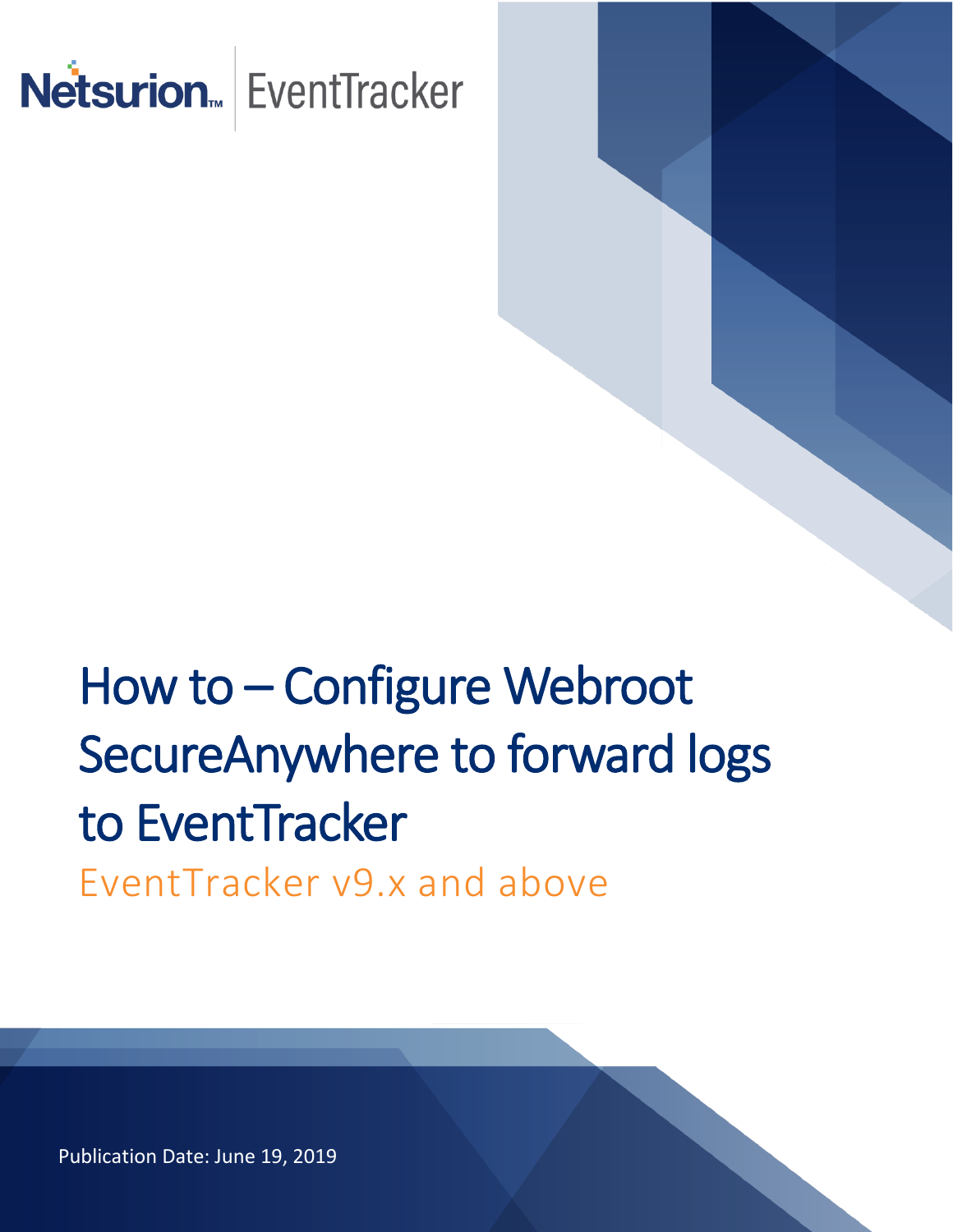#### <span id="page-1-0"></span>Abstract

This guide helps you in configuring Webroot SecureAnywhere Business Endpoint Protection and DNS Protection with EventTracker to receive Webroot SecureAnywhere Business Endpoint Protection and DNS Protection events. In this guide, you will find the detailed procedures required for monitoring Webroot SecureAnywhere Business Endpoint Protection and DNS Protection.

#### **NOTE:**

Webroot Business Endpoint Protection and Webroot DNS Protection are two different subscriptions under Webroot SecureAnywhere. Check your subscriptions and continue with the integration accordingly.

#### <span id="page-1-1"></span>Audience

Administrators who are assigned the task to monitor and manage Webroot SecureAnywhere Business Endpoint Protection and DNS Protection events using EventTracker.

*The information contained in this document represents the current view of Netsurion on the issues discussed as of the date of publication. Because Netsurion must respond to changing market conditions, it should not be interpreted to be a commitment on the part of Netsurion, and Netsurion cannot guarantee the accuracy of any information presented after the date of publication.* 

*This document is for informational purposes only. Netsurion MAKES NO WARRANTIES, EXPRESS OR IMPLIED, AS TO THE INFORMATION IN THIS DOCUMENT.* 

*Complying with all applicable copyright laws is the responsibility of the user. Without limiting the rights under copyright, this paper may be freely distributed without permission from Netsurion, if its content is unaltered, nothing is added to the content and credit to Netsurion is provided.* 

*Netsurion may have patents, patent applications, trademarks, copyrights, or other intellectual property rights covering subject matter in this document. Except as expressly provided in any written license agreement from Netsurion, the furnishing of this document does not give you any license to these patents, trademarks, copyrights, or other intellectual property.* 

*The example companies, organizations, products, people and events depicted herein are fictitious. No association with any real company, organization, product, person or event is intended or should be inferred.* 

*© 2019 Netsurion. All rights reserved. The names of actual companies and products mentioned herein may be the trademarks of their respective owners.*

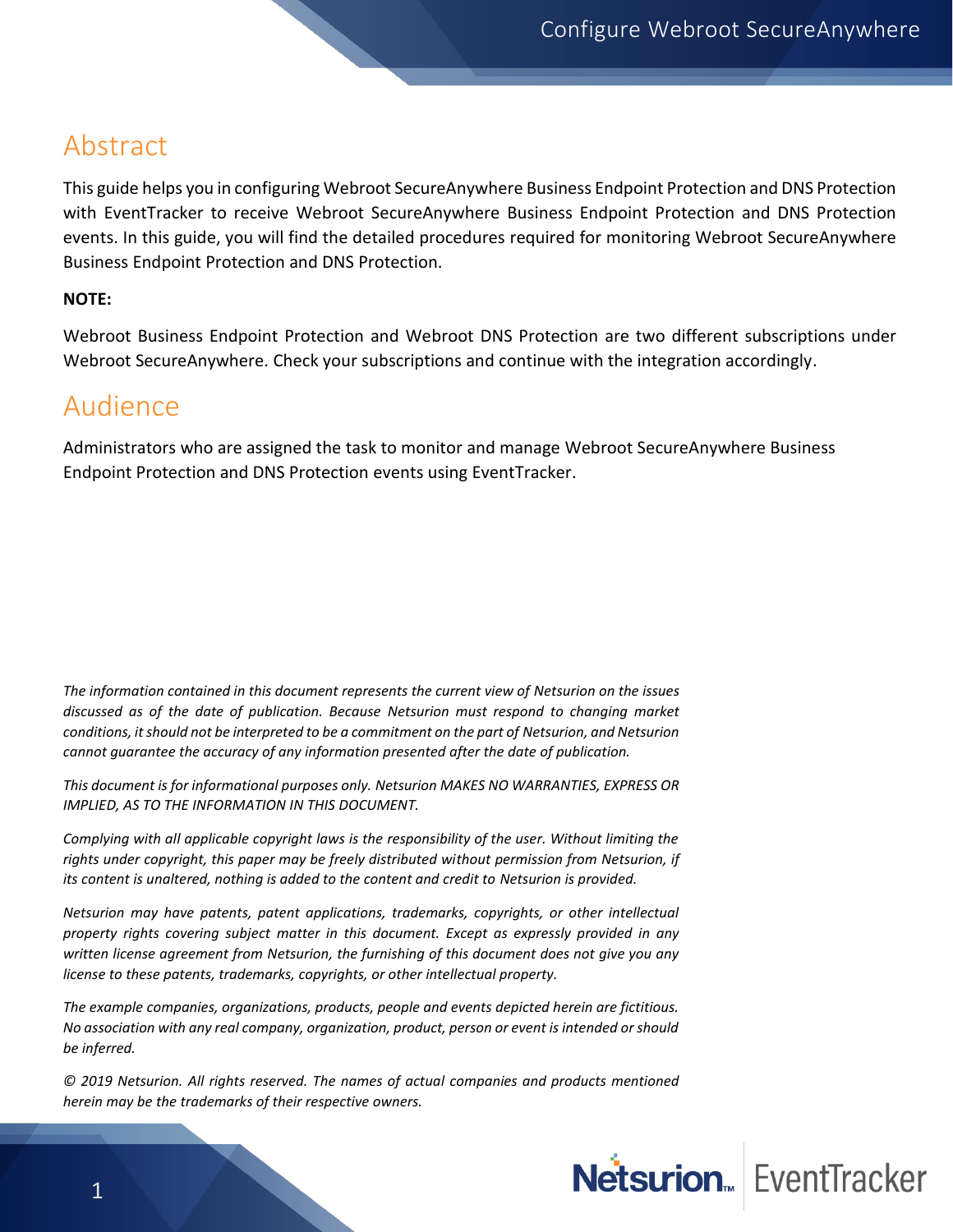### Table of Contents

| Obtaining Webroot SecureAnywhere Business Endpoint Protection and DNS Protection credentials  3       |  |
|-------------------------------------------------------------------------------------------------------|--|
| Integrating Webroot SecureAnywhere Business Endpoint Protection and DNS Protection to EventTracker  6 |  |

# Netsurion. EventTracker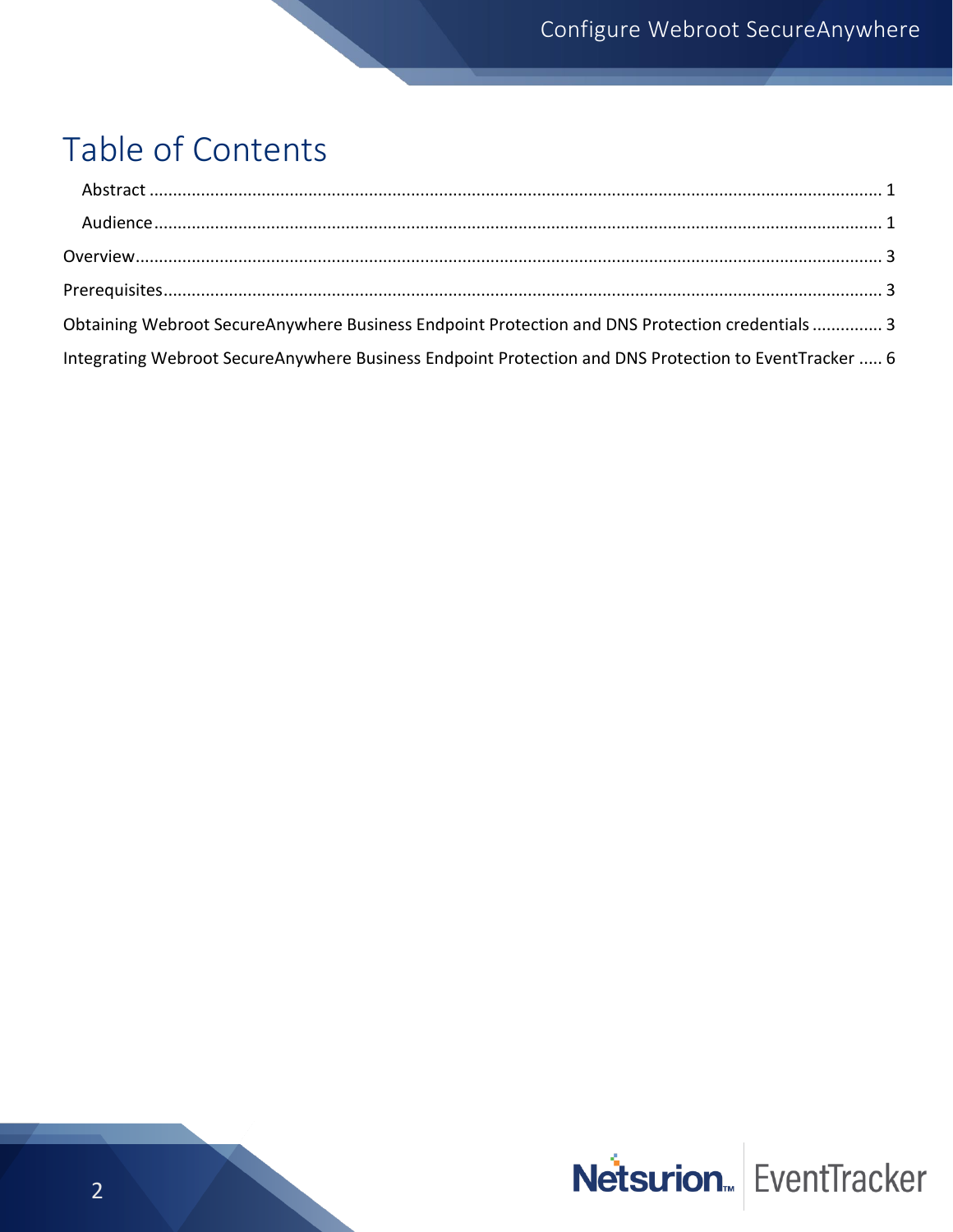### <span id="page-3-0"></span>**Overview**

Webroot SecureAnywhere Business Endpoint Protection provides a multi-vector advantage over other solutions, covering threats from email, web browsing, file attachments, hyperlinks, display ads, social media apps, and connected devices like USB drives. It also identifies sophisticated, never-before-seen threats that use blended strategies to deliver malicious payloads.

DNS Protection is a domain filtering service designed to provide more granular control over internet access. It extends our award-winning endpoint protection into the network to protect customers from malicious happening outside of the browser and enables category-based internet usage restrictions across the network. Configurable for the corporate, guest Wi-Fi, roaming users, and groups.

EventTracker knowledge pack for Webroot SecureAnywhere captures important and critical activities in Webroot Business Endpoint Protection and DNS Protection. Monitoring these activities is critical from a security aspect and necessary for compliance and operational reasons.

### <span id="page-3-1"></span>**Prerequisites**

- EventTracker v9.x should be installed.
- Webroot SecureAnywhere Business Endpoint Protection/DNS Protection should be installed.
- PowerShell version 5.0 and above should be installed.

## <span id="page-3-2"></span>Obtaining Webroot SecureAnywhere Business Endpoint Protection and DNS Protection credentials

To configure the Webroot application, you need to have the below field details available.

- Admin User Name
- Admin Password
- Client Secret
- Client ID
- Parent Keycode
	- 1. To obtain the API details, you need to log in using the administrator account.
	- 2. Go to the **Settings** tab and click new to create an **API** key.

## Netsurion<sub>«</sub> EventTracker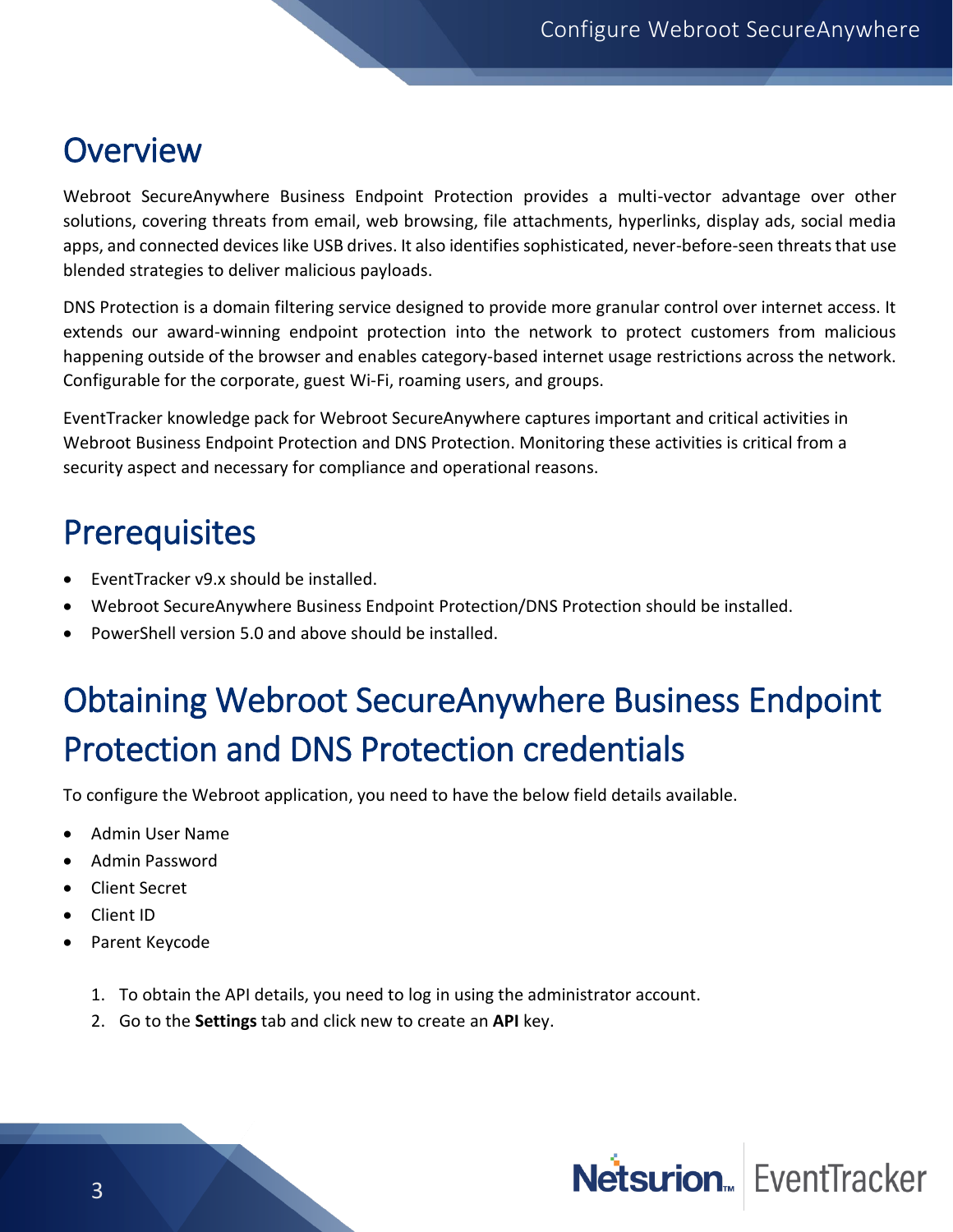| <b>WEBROOT</b>  |                 | <b>Secure</b> Anywhere.         |              |            |           |        |                   |                 |                       |
|-----------------|-----------------|---------------------------------|--------------|------------|-----------|--------|-------------------|-----------------|-----------------------|
| Dashboard       | Sites           | Admins                          | Groups       | Policies   | Overrides | Alerts | Reports           | <b>Settings</b> |                       |
| Subscriptions   |                 | Account Information Data Filter |              | API Access |           |        |                   |                 |                       |
| $\bigoplus$ New | $\sqrt{q}$ Edit | $(x)$ Delete                    | Renew Secret |            | 4 Suspend |        | API Documentation |                 | developer.webroot.com |



3. Once the API key is created, a popup is displayed as shown below.

| <b>Client Credential Record</b> |                                                                                                                                                                                                                                                                                                                                                                                                  |
|---------------------------------|--------------------------------------------------------------------------------------------------------------------------------------------------------------------------------------------------------------------------------------------------------------------------------------------------------------------------------------------------------------------------------------------------|
| Important!                      | This is the client identifier and the client secret for the client credential record listed below. The client<br>secret is not persisted and it is your responsibility to remember the client secret and treat it as<br>sensitive information. If you lose the client secret you need to generate a new secret in order to<br>continue using the affected client identifier in your application. |
| Name                            | John                                                                                                                                                                                                                                                                                                                                                                                             |
| Description                     | FventTracker API                                                                                                                                                                                                                                                                                                                                                                                 |
| Client ID                       | client kVUzO6FQ@eventtracker.com                                                                                                                                                                                                                                                                                                                                                                 |
| <b>Client Secret</b>            | -XCL^KdN0(kIQMr                                                                                                                                                                                                                                                                                                                                                                                  |
|                                 | I have made note of the client secret                                                                                                                                                                                                                                                                                                                                                            |

Figure 2

4. Make a note of the **Client Secret and Client ID.**

**Note:** The **Client Secret** is not persisted in the console and it is your responsibility to remember the **Client Secret** and treat it as sensitive information.

5. Click on the **Account Settings** tab and choose the **Account Information** sub-tab to find the GSM code which will be given as Parent Keycode as highlighted in the below image.

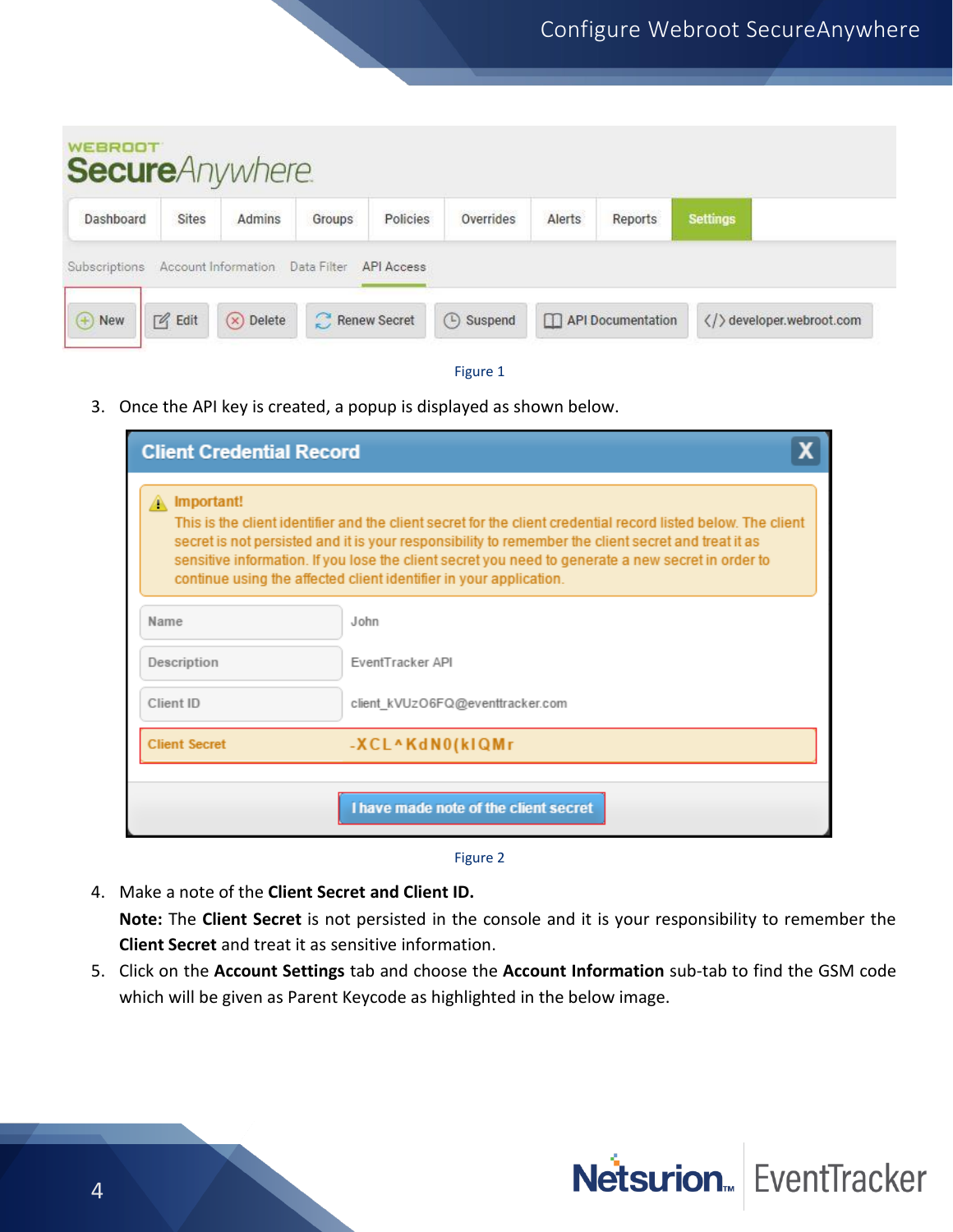| <b>Sites</b><br>Dashboard<br><b>Admins</b>                  | <b>Global Settings</b><br><b>Account Settings</b><br><b>Reports</b><br><b>Support</b> | Change Console<br>Rename Console |
|-------------------------------------------------------------|---------------------------------------------------------------------------------------|----------------------------------|
| Settings<br><b>Account Information</b><br><b>API Access</b> |                                                                                       |                                  |
| <b>Account Details</b>                                      |                                                                                       | $\bigcirc$ Help $\bigcirc$       |
| Site / Company Name                                         |                                                                                       |                                  |
| <b>Company Address</b>                                      |                                                                                       |                                  |
| <b>Contact Email</b>                                        | Johnathan.ward@contoso.com                                                            |                                  |
| <b>Contact Phone</b>                                        |                                                                                       |                                  |
| Parent Keycode                                              | SA8A-GSMT-9DF3-F9A4-EB2A                                                              |                                  |
| Download Usage Report                                       | <b>Download</b><br>dd/mm/yyyy                                                         |                                  |

Figure 3

**NOTE**: If you have configured **DNS Protection,** then make sure that the site you need to monitor has **SecureAnywhere DNS** enabled as shown below:

| WEBROOT <sup>®</sup><br><b>Secure</b> Anywhere.<br>EventTracker ~                                              | $\hat{\Omega}$ > (?) > pavaman@eventtracker.com >                                                                  |
|----------------------------------------------------------------------------------------------------------------|--------------------------------------------------------------------------------------------------------------------|
| Dashboard<br>Admins<br>Groups<br><b>Policies</b><br>Overrides<br>Alerts<br>Reports<br>Settings<br><b>Sites</b> |                                                                                                                    |
| <back contoso-ntpldt2f<br=""><b>O</b> Expiring</back>                                                          |                                                                                                                    |
| Summary Details Permissions Endpoint Protection DNS                                                            |                                                                                                                    |
| Enable SecureAnywhere DNS<br>$\odot$<br><b>Keycode Type</b>                                                    | <b>DNS Quick Setup</b><br>$\mathbf{I}$<br>Guide:                                                                   |
| Full 30 day trial                                                                                              | Step 1: Enable DNS Protection for the site.                                                                        |
| $\odot$<br><b>Default DNS Site Policy</b>                                                                      | - Check Enable SecureAnywhere DNS and<br>Save Changes.                                                             |
| <b>DNS Pro</b>                                                                                                 | . This makes DNS Protection available for<br>the site.                                                             |
| Webroot DNS IPs: DNS1: 45.54.55.54   DNS2: 45.54.55.55<br>Network Settings (Optional) 2                        | <b>Step 2: Create a DNS Protection Policy</b>                                                                      |
| $\bigoplus$ Add Row                                                                                            | • Use the Policies tab (DNS) to configure a<br>DNS filtering policy.                                               |
| <b>IP Address</b>                                                                                              | . Use the Policies tab (Endpoint) to build a<br>policy to install the DNS Agent (Enable<br><b>DNS Protection</b> ) |
|                                                                                                                | Step 3: Configure the Group                                                                                        |
| No network settings have been added                                                                            | • Create a Group under the Site for the                                                                            |
| Domain Bypass List (Optional) 2                                                                                | <b>DNS Agents</b><br>· Select the Site under the Groups tab                                                        |
| $\bigoplus$ Add Row                                                                                            | - Create a new group and select your new<br><b>Endpoint and DNS Policies</b>                                       |
|                                                                                                                | . Move the desired systems into the new<br>DNS enabled group                                                       |
| Domain                                                                                                         | The DNS Protection Agent will install the                                                                          |
| No intranet domains have been added                                                                            | next time the system checks in with the<br>console.                                                                |
| Save Changes                                                                                                   | Active Directory Environment? Looking for<br>more details or options? Please refer to the<br>Admin Guides here:    |
| ß                                                                                                              | <b>Help Documentation</b>                                                                                          |
|                                                                                                                |                                                                                                                    |

Figure 4

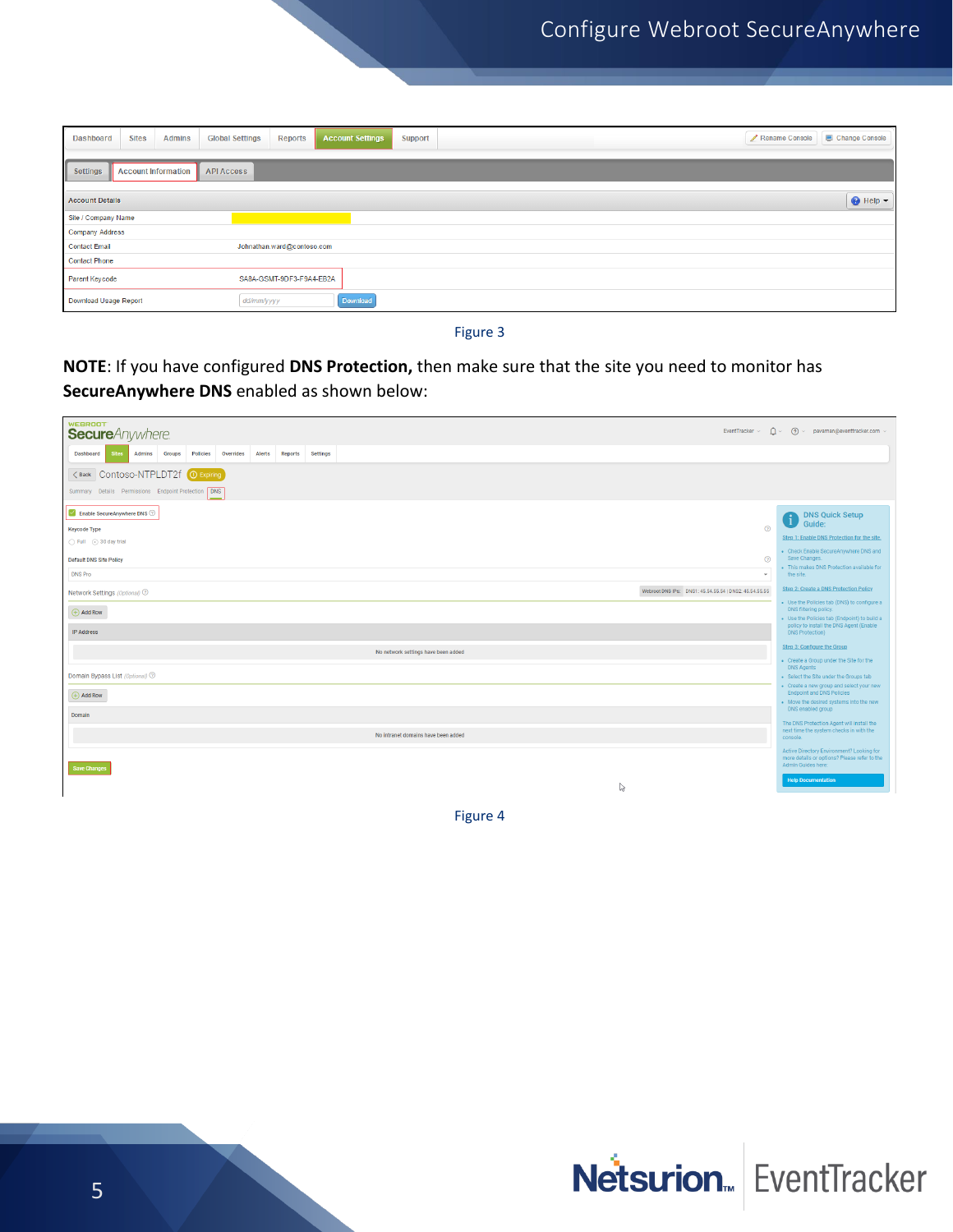## <span id="page-6-0"></span>Integrating Webroot SecureAnywhere Business Endpoint Protection and DNS Protection to **EventTracker**

- 1. Download the **[WebrootIntegrator.exe](https://downloads.eventtracker.com/kp-integrator/WebrootIntegrator.exe)** on a system having EventTracker Agent.
- 2. Save **WebrootIntegrator.exe** and run the executable file "WebrootIntegrator.exe".

| Webroot Integrator                            |                                                                                                                                                                                                    |              |        | $\times$ |
|-----------------------------------------------|----------------------------------------------------------------------------------------------------------------------------------------------------------------------------------------------------|--------------|--------|----------|
| Actionable Security Intelligence<br>Vetsurion | This will help to integrate Webroot with EventTracker.<br>Follow the following intructions:<br>• Click Browse button and navigate to location.<br>Select the location.<br>Click on Install button. |              |        |          |
|                                               | Destination folder<br>C: \Program Files (x86)\WebrootIntegrator<br>Installation progress                                                                                                           | $\checkmark$ | Browse |          |
|                                               | Install                                                                                                                                                                                            |              | Cancel |          |

- Figure 5
- 3. Click on **Browse** and navigate to the EventTracker Agent folder and click **Install**.

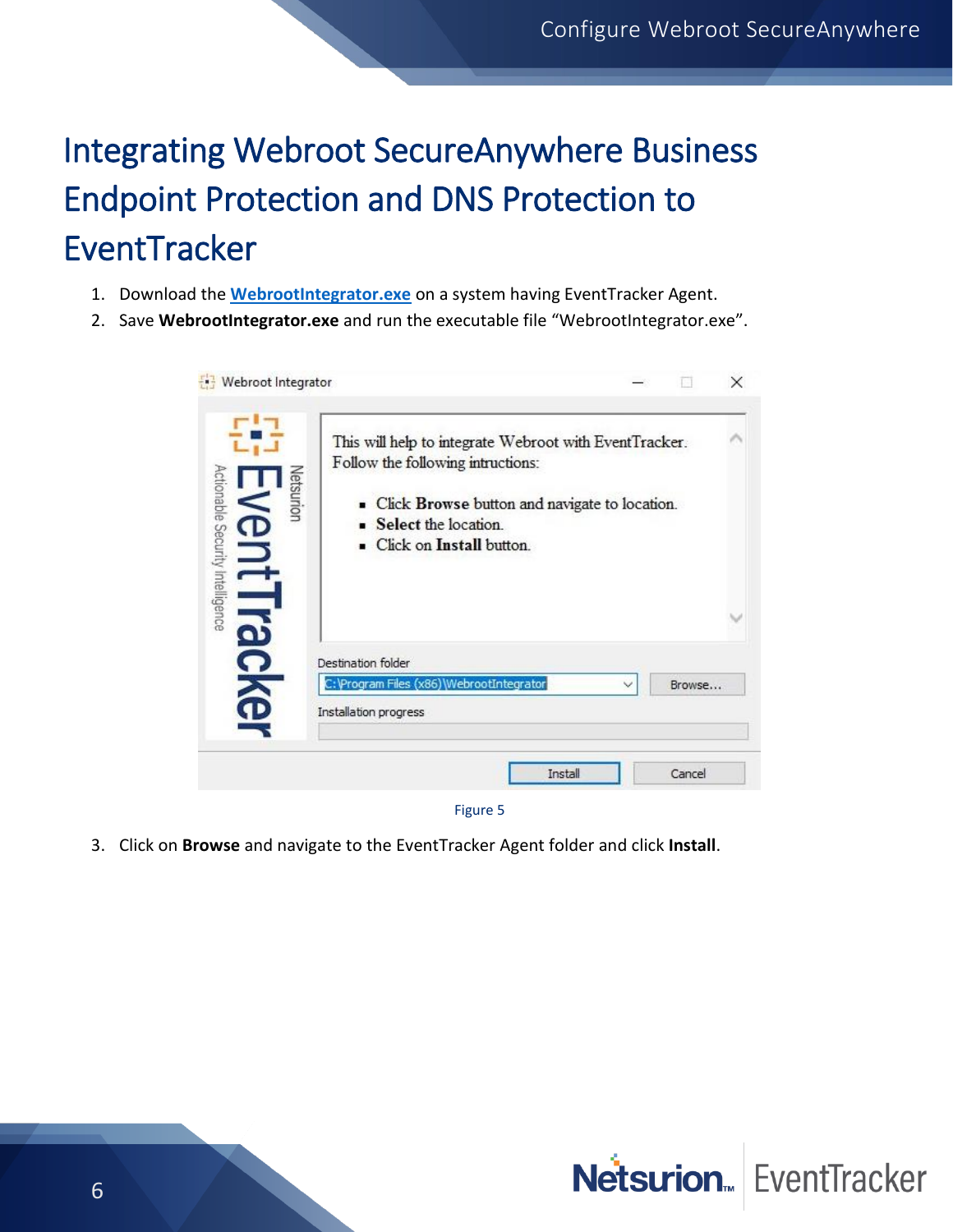| <b>Browse For Folder</b>               |   |
|----------------------------------------|---|
| Select destination folder              |   |
|                                        |   |
| PackageManagement<br>$\mathcal{P}$     | ́ |
| <b>Panda Security</b>                  |   |
| Prism Microsystems                     |   |
| <b>EventTracker</b>                    |   |
| Agent                                  |   |
| Cache                                  |   |
| Config                                 |   |
| <b>DLA</b><br>У                        |   |
| MessageDII                             |   |
| <b>OtherFiles</b>                      |   |
|                                        |   |
|                                        |   |
|                                        |   |
| Make New Folder<br>Cancel<br><b>OK</b> |   |
|                                        |   |



#### 4. This will launch the Webroot Integrator.

| Webroot Secure Anywhere Integrator |                     |  |  |
|------------------------------------|---------------------|--|--|
|                                    |                     |  |  |
| Specfic Site<br>Cancel             |                     |  |  |
|                                    | Validate Credential |  |  |

#### Figure 7

- 5. Enter the Client ID and Client Secret and Click Validate Credentials.
- 6. An authentication pop up window will appear asking for the administrator username and password of the GSM console, enter the same and click okay.

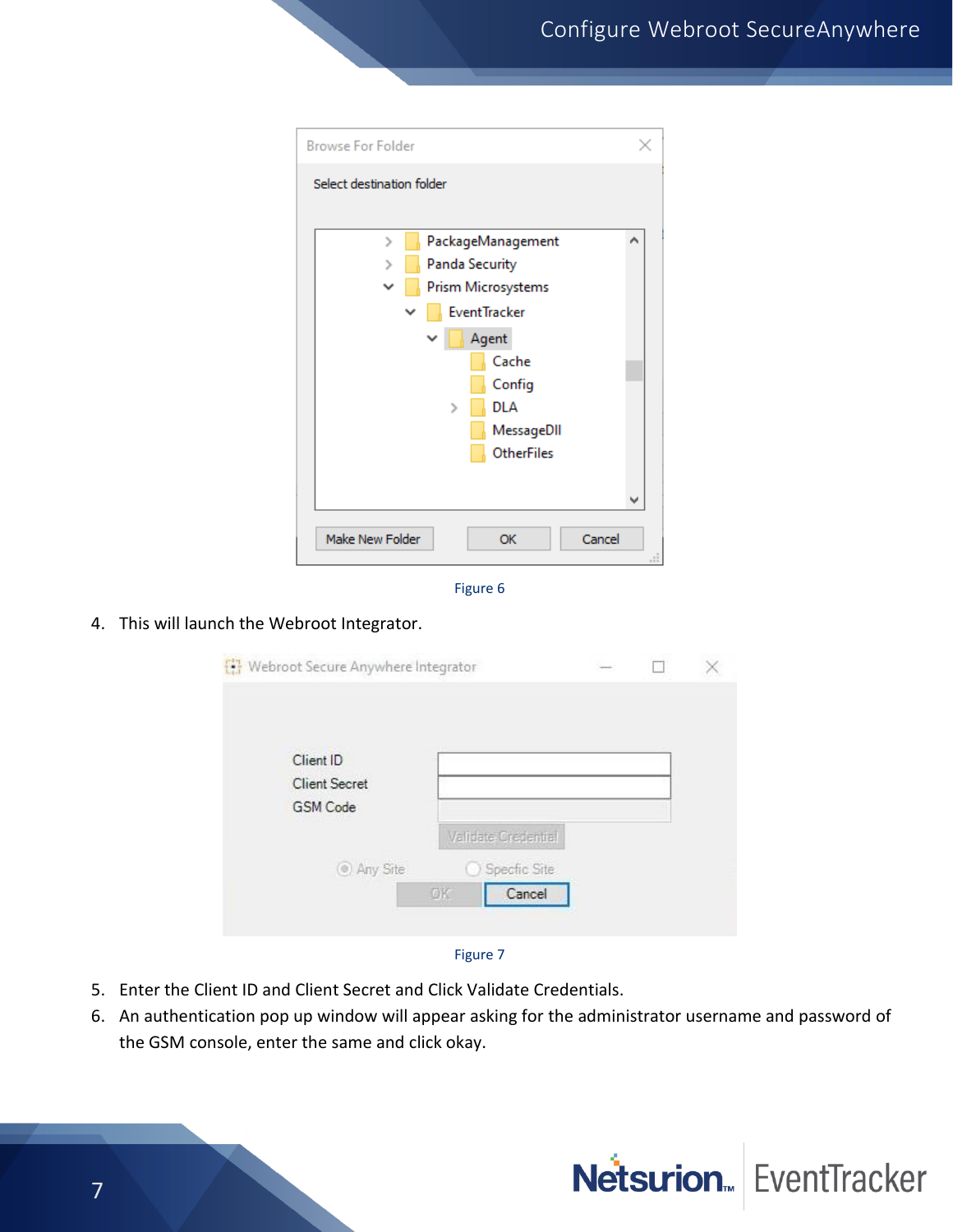|            | Windows PowerShell credential request.                          |        | × |
|------------|-----------------------------------------------------------------|--------|---|
|            |                                                                 |        |   |
| User name: | Please provide admin username and password of GSM Console<br>ΩI |        |   |
| Password:  |                                                                 |        |   |
|            | OK                                                              | Cancel |   |
|            | Figure 8                                                        |        |   |

- 7. Click on **OK**.
- 8. If credentials are validated successfully you will receive a pop show below.



Figure 9

- 9. Click on **OK**.
- 10. Now, enter the GSM/Parent Keycode.

|    |        |                                                                                               |                                                       | × |
|----|--------|-----------------------------------------------------------------------------------------------|-------------------------------------------------------|---|
|    |        |                                                                                               |                                                       |   |
|    |        |                                                                                               |                                                       |   |
| OK | Cancel |                                                                                               |                                                       |   |
|    |        | Webroot Secure Anywhere Integrator<br>**************<br>Validate Credential<br>○ Specfic Site | client_v6hpm0hB@gmail.com<br>9370-GSMT-E47E-EAEF-4A19 |   |

Figure 10

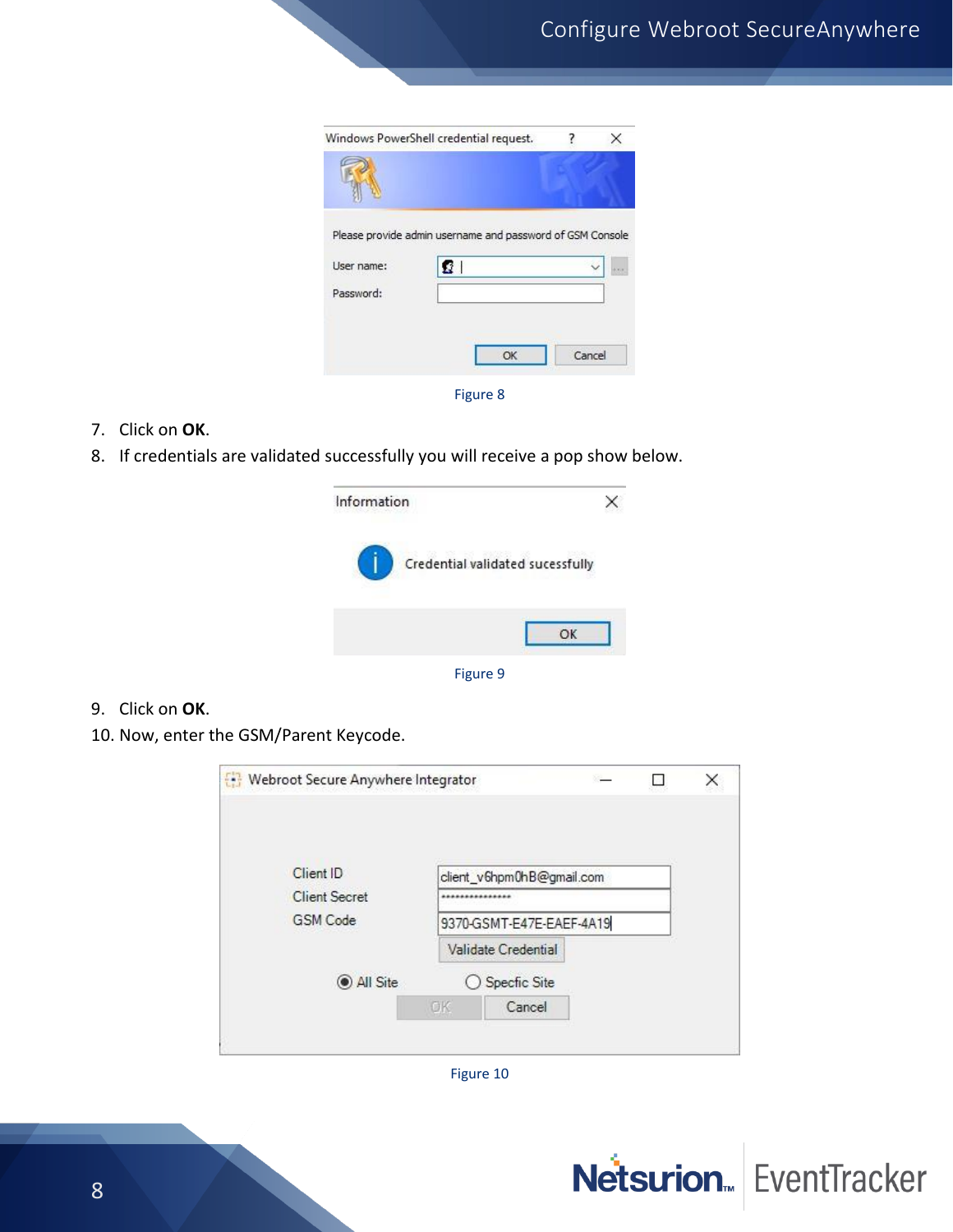- 11. Select if you want to monitor all the sites or any specific sites.
	- o If you wish to monitor all the sites.
		- Select All Sites and click okay.
	- o If you wish to monitor specific sites.
		- Select Specific Sites and wait for the sites to be populated.
		- Once the sites are populated select the sites you want to monitor and move them to the right panel and click Select Groups.

| Client ID            | client_v6hpm0hB@gmail.com                                         |   |
|----------------------|-------------------------------------------------------------------|---|
| <b>Client Secret</b> |                                                                   |   |
| <b>GSM Code</b>      | 9370-GSMT-E47E-EAEF-4A19                                          |   |
|                      | Validate Credential                                               |   |
| $\bigcirc$ All Site  | Specfic Site<br>Please select the sites which you want to monitor |   |
| Event Tracker        | Netsurion<br>×<br>Prism<br>×                                      | × |
|                      | $\leq$                                                            | v |

Figure 11

12. This will get you the groups in the sites selected.